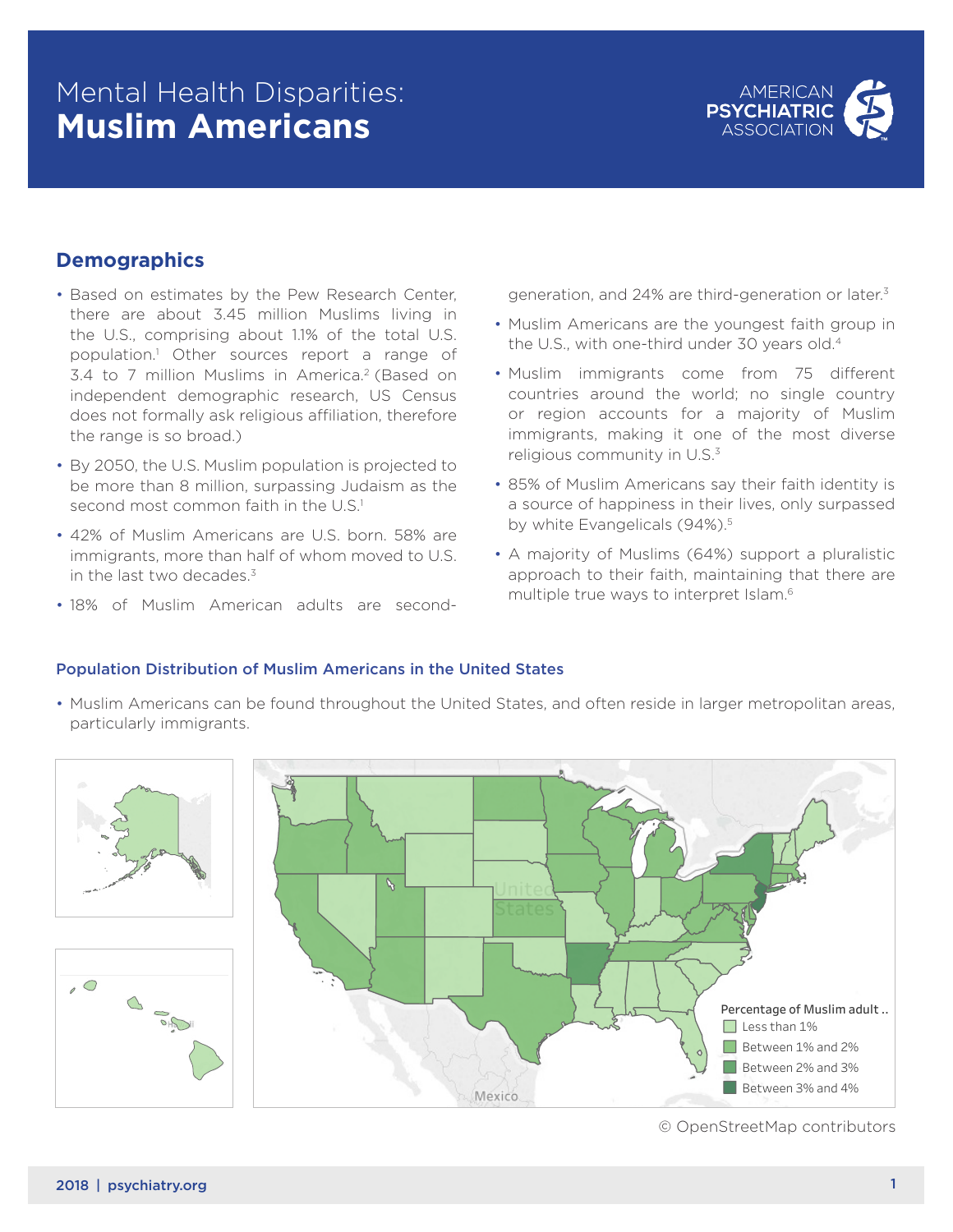# **Social Determinants of Mental Health**

- Muslim women (73%) are more likely than Muslim men (57%) to pursue higher education beyond high school; they are also more likely to report being in the middle class.<sup>4</sup>
- Muslim Americans, especially Black and Arab Muslims, are more likely than any other faith group to report low (<\$30,000) household income

despite similar educational attainment.4

• Immigrant Muslim Americans tend to have better household incomes and levels of education compared with the general U.S. public, while U.S. born Muslim Americans tend to have lower household incomes and levels of education compared with the general U.S. public. $3$  (Table 1)

|                                        | <b>Muslim Americans</b> |           | <b>U.S. General Public</b> |                  |
|----------------------------------------|-------------------------|-----------|----------------------------|------------------|
| <b>Household Income</b>                | <b>Immigrants</b>       | U.S. Born | <b>Immigrants</b>          | U.S. Born        |
| <\$30,000                              | 37%                     | 45%       | 44%                        | 31%              |
| >\$100,000                             | 29%                     | 18%       | 15%                        | 23%              |
| <b>Level of Education</b>              | <b>Immigrants</b>       | U.S. Born | <b>Immigrants</b>          | <b>U.S. Born</b> |
| <b>Less than High</b><br><b>School</b> | 10%                     | 7%        | 25%                        | 9%               |
| <b>College graduate</b><br>and higher  | 38%                     | 21%       | 31%                        | 31%              |

### **Mental Health Status and Disparities**

- Data on community prevalence of psychiatric disorders among Muslim Americans is scarce. There is, however, some data available on prevalence among clinical samples seeking treatment.<sup>7</sup> (Table 2)
- Existing data show high rates of adjustment disorder experienced by Muslim Americans seeking mental health treatment, which may be suggestive of the challenges of acculturation and adjustment, as well as discrimination and marginalization in society.<sup>7</sup>

| <b>Diagnosis on Intake</b>            | <b>Muslim Americans at Hamdard</b><br>Center for Health and Human<br>Services, Chicago (N=875) | Muslims adolescents from<br>various social service agencies<br>in Illinois, Michigan, Missouri,<br>Virginia, and Kentucky (N=712) |
|---------------------------------------|------------------------------------------------------------------------------------------------|-----------------------------------------------------------------------------------------------------------------------------------|
| <b>Adjustment Disorder</b>            | 43%                                                                                            | 19%                                                                                                                               |
| <b>Anxiety Disorder</b>               | 15%                                                                                            | 13%                                                                                                                               |
| <b>Mood Disorders</b>                 | 9%                                                                                             | 15%                                                                                                                               |
| <b>Obsessive Compulsive Disorder</b>  | 14%                                                                                            | Not reported                                                                                                                      |
| <b>Post-traumatic Stress Disorder</b> | $10\%$                                                                                         | Not reported                                                                                                                      |
| <b>Psychotic Disorders</b>            | 5%                                                                                             | 5%                                                                                                                                |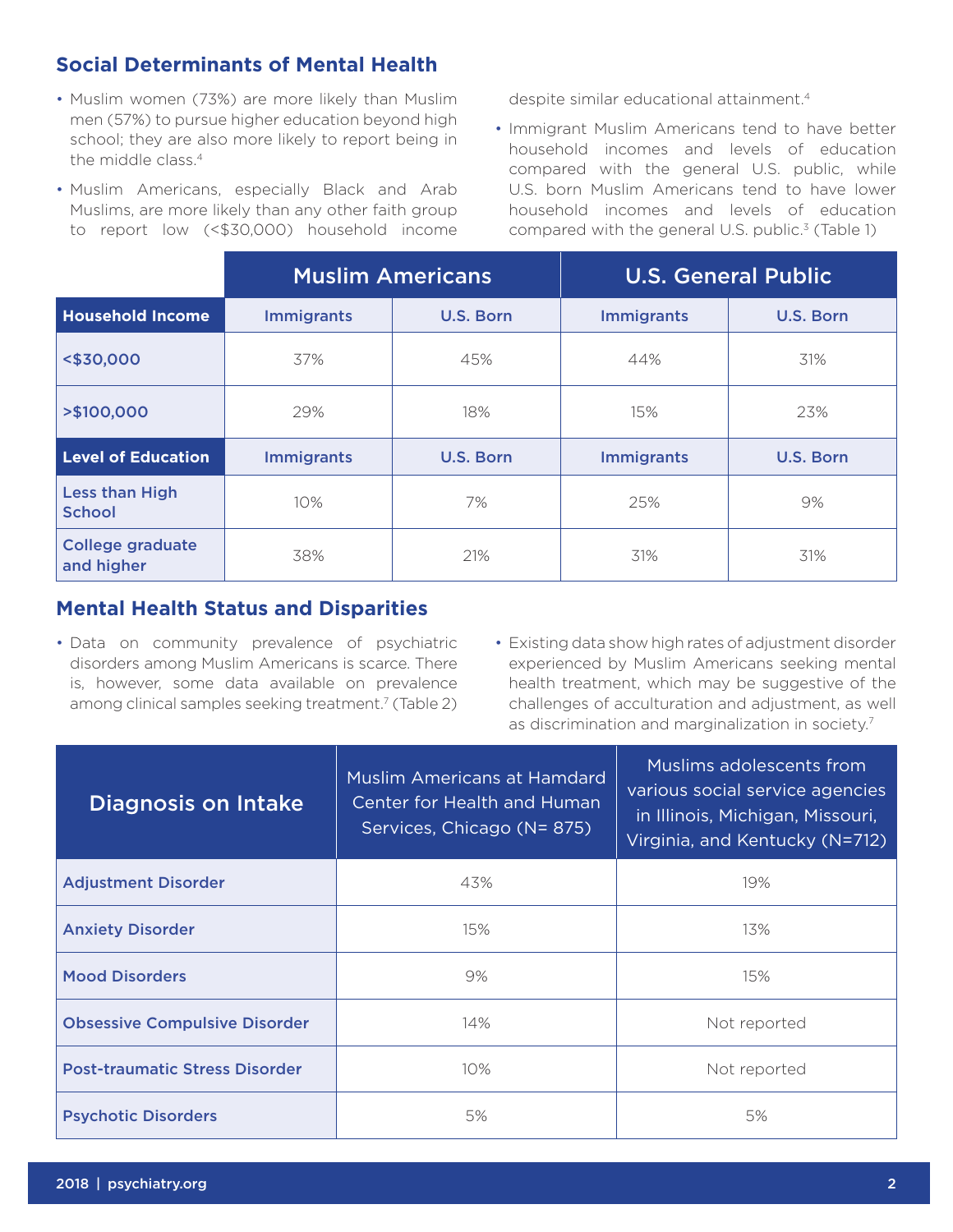| <b>Substance Use Disorders</b>                                   | 4%           | 3%    |
|------------------------------------------------------------------|--------------|-------|
| <b>ADHD</b>                                                      | Not reported | 16%   |
| <b>Impulse Control Disorder</b>                                  | Not reported | 5%    |
| <b>Eating Disorder</b>                                           | Not reported | 2%    |
| <b>Somatoform Disorder</b>                                       | Not reported | $1\%$ |
| Other issues (including trauma,<br>violence, cultural conflicts) | Not reported | 20%   |

Table 2. Prevalence of psychiatric disorders in clinical samples of Muslim Americans (Data from Basit and Hamid, 2010)

# **Perceptions of Mental Health among Muslim Americans**

- Muslim Americans generally adhere primarily to the dominant Western biomedical model of mental illness<sup>8,9</sup>
- Mental illness also can be perceived as being<sup>8,9</sup>
	- o due to the will of God, as a test or a punishment
	- **o** an opportunity to remedy disconnection from God
- Reassuringly, religious explanations of mental illness are generally not seen to be in conflict with biological or environmental causes.<sup>8,9</sup>
- Some may consider disclosure of mental illness to be "shameful" due to social stigma. Women may have fears related to their marital prospects within the Muslim community if psychiatric diagnoses are disclosed.8,9

**o** possession by evil spirits

# **Islamic Religiosity and Mental Health Benefits**

- Islam promotes healthy behaviors:
	- **o** Emphasis on personal hygiene
	- o Injunctions against alcohol and substance use
	- **o** Prohibition of sexual promiscuity
	- **o** Recommendation to breastfeed
	- **o** Strong sense of community

## **Islamophobia, discrimination and mental health**

- 60% of Muslim Americans reported some level of religious discrimination in 2016, surpassing all other religious groups. Younger Muslims, women and Arabs are most likely to experience prejudice based on their religion.<sup>4</sup>
- U.S. born Muslim Americans are more likely than foreign-born Muslim Americans to experience gender, racial, and religious discrimination.5
- **o** Recommendation to engage in daily reflective practices
- Religiosity is predictive of better family functioning and less depression.<sup>10</sup>
- Observing daily prayers is associated with reduced depression.<sup>11</sup>
- Nearly one-third of Muslim Americans perceived discrimination in health care settings; being excluded or ignored was the most frequently conveyed type of discrimination.12
- Religious discrimination against Muslims is associated with depression, anxiety, subclinical paranoia, and alcohol use.<sup>11,13-15</sup>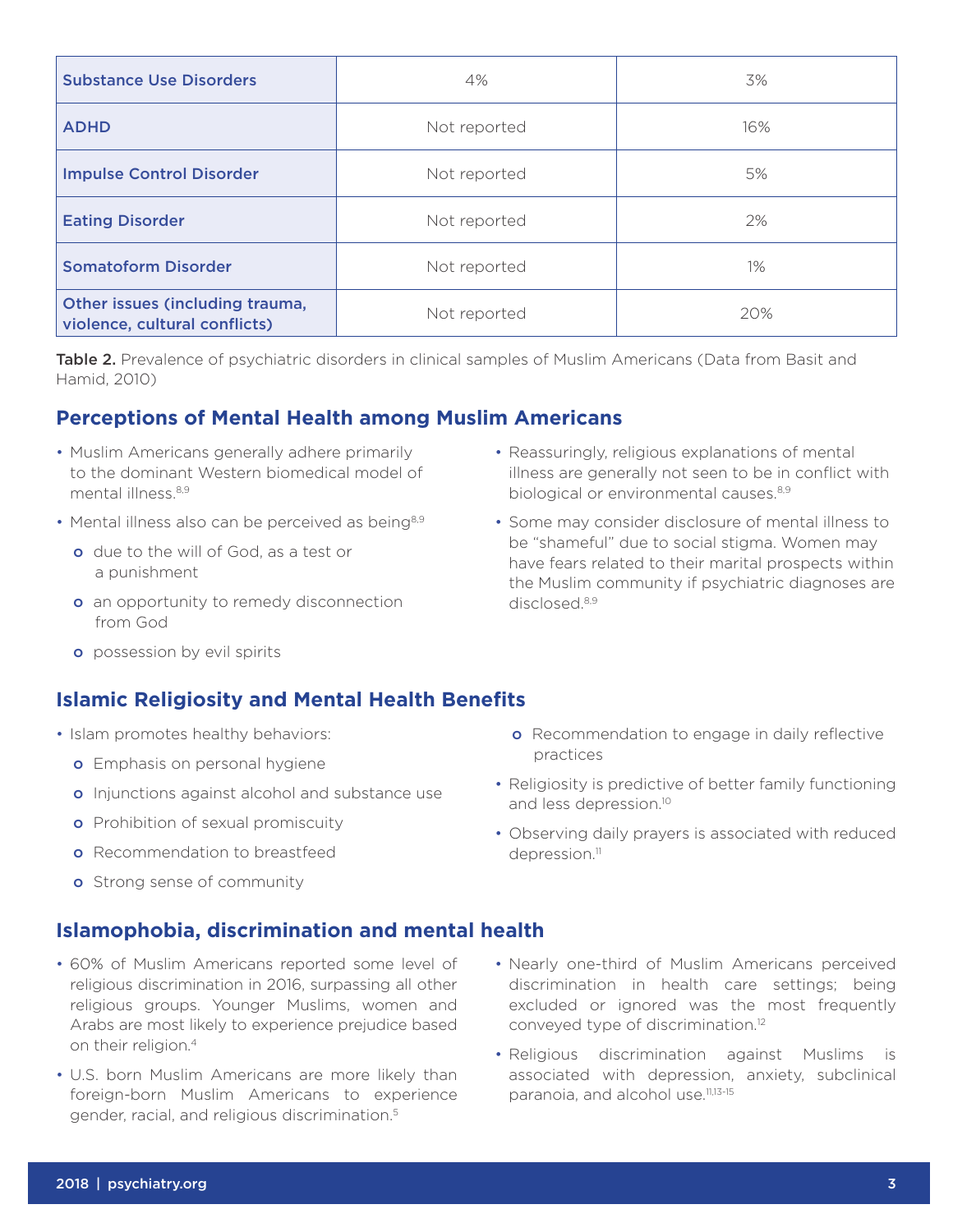- Recent travel and immigration restrictions directed primarily at Muslim countries by the U.S. government have led to traumatizing experiences for many Muslim Americans. In particular, the harsh handling and long detainments by U.S. Customs and Border Protection can be retraumatizing to those already vulnerable.16
- Clinicians and mental health providers have a crucial role in addressing societally connected mental health challenges arising from Islamophobia.<sup>17</sup>
- There is a strong need for research and applied programs that specifically focus on the well-being of Muslim American communities, especially amidst the largest spike in anti-Muslim hate crimes that corresponded with the 2016 Presidential elections.18
- Involvement in community interventions can be utilized by providers to counter Islamophobia and encourage Muslim Americans to seek professional mental health care.19

| <b>Percentage who say</b>                                                          | <b>Immigrant Muslims in US</b> | <b>U.S. Born Muslims</b> |
|------------------------------------------------------------------------------------|--------------------------------|--------------------------|
| They experienced at least one of<br>the incidents below because they<br>are Muslim | 39%                            | 61%                      |
| Someone acted suspicious around<br>them                                            | 20%                            | 47%                      |
| They were called offensive names                                                   | 15%                            | 25%                      |
| They've been physically<br>threatened or attacked                                  | 4%                             | 9%                       |
| Airport security singled them out                                                  | 17%                            | 19%                      |
| Law enforcement officers have<br>singled them out                                  | 4%                             | 19%                      |

Table 3. Nature and prevalence of discrimination experienced by Muslim Americans (Pew Research Center, 2018<sup>3</sup>)

#### **Muslim Women**

- Women experience more fear for their safety than Muslim men, and suffer emotional trauma at higher rates than male counterparts.<sup>4</sup>
- Muslim women are the most likely of any faith to wear visible symbol of faith identity, such as the hijab; the majority wear it to express piety, Muslim identity or modesty, only 1% wear it because someone else required it.<sup>5</sup>
- Wearing the hijab can make Muslim women a particular target for social discrimination; however, Muslim women are no more likely than men to alter their appearance to be less identified as Muslim.4
- Women in Muslim immigrant populations may have

#### **Muslim Children and Young Adults**

• Younger Muslims value religious identity as much as older Muslims. They are more likely than peers in other faiths to attend services and say religion is important to their identity.<sup>4,5</sup>

difficulty leaving abusive relationships due to a sense of duty and fear of social ostracization, as well as concerns over financial independence and immigration status.<sup>20</sup>

- Muslim immigrant women more afraid to call the police for domestic violence over fear of community reaction, wanting to protect their partners and children.20
- Female genital mutilation (FGM) is not an Islamic practice. Although it is legally prohibited in U.S., it has been practiced among certain African refugee populations, and psychiatrists may come across psychological consequences of FGM.21
- Muslim youth face greater challenges in integration with their social peers, and are vulnerable to Islamophobia and religious discrimination.22
- Muslim school-age children are four times as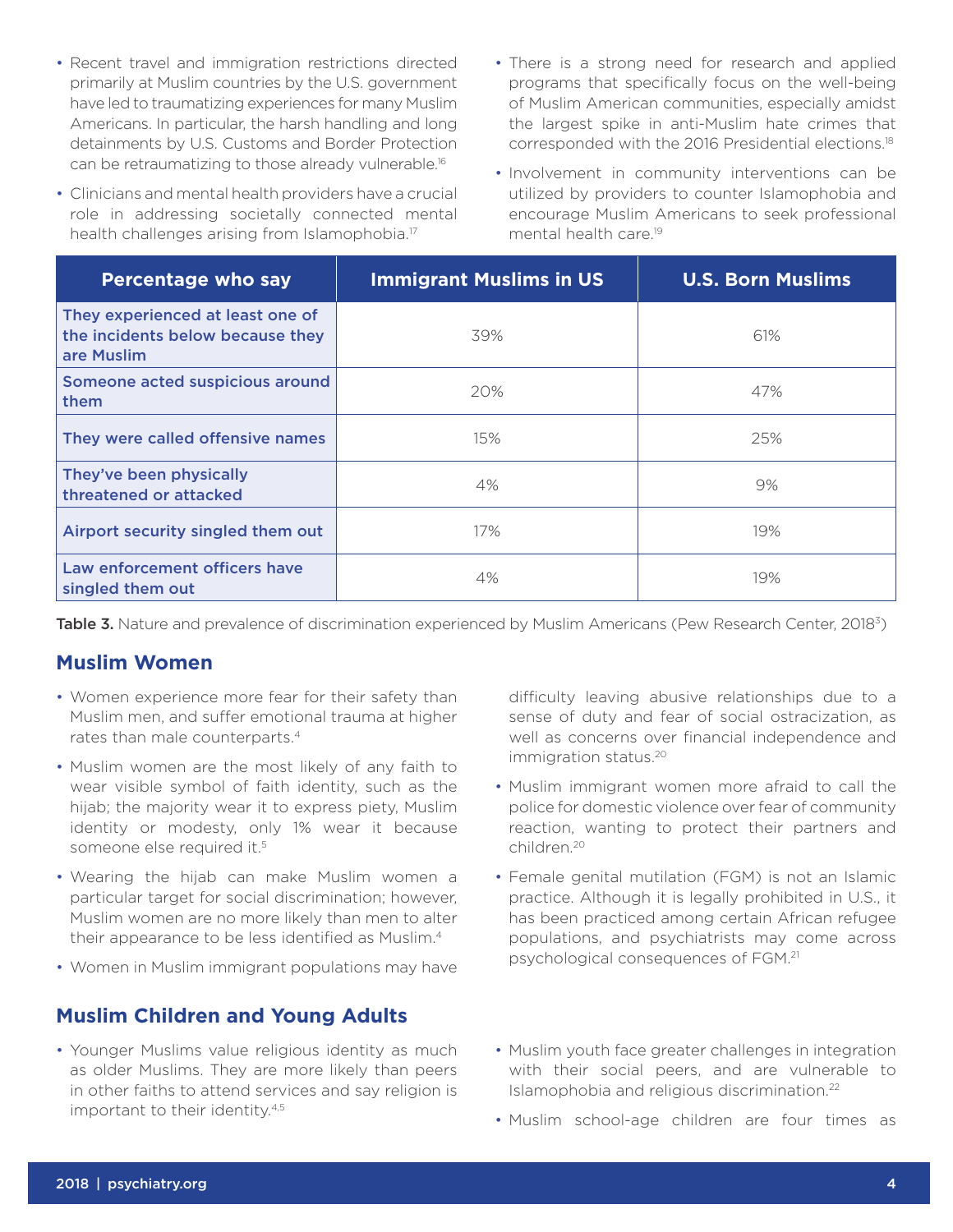likely to be bullied as the general public; of these incidents, one quarter involve bullying by a teacher or other school official.4

- 50% of Muslim youths in one study experienced psychological bullying, while 21% experienced cyber-bullying and 10% physical bullying; 17% of girls wearing the hijab were bullied because of this.<sup>23</sup>
- Among Muslim adolescents and especially girls, acculturative stress leads to more withdrawal, anxiety and depression, regardless of first or

## **Faith Leaders and Mental Health**

- Imams (Muslim faith leaders) have an integral role in community mental health; Muslim Americans may be more willing to seek help from religious leaders than formal mental health services.<sup>9</sup>
- Up to 95% of imams spend some amount of time in counseling activities addressing issues beyond spiritual concerns, including family problems, relationship or marital concerns, mood and anxiety.<sup>26</sup>

# **Cultural and Faith Based Considerations in treating Muslim Americans**

- The Islamic tradition places strong emphasis on mental health, and its perspective transcends mindbody dualism to integrate behavioral and physical health.27
- A lack of understanding or knowledge about the religious beliefs, customs, or rituals of Muslim patients by non-Muslim providers may be an impediment in establishing a therapeutic relationship.<sup>28</sup>
- Most common healthcare accommodation requested is for a same-sex provider, often driven by religious and cultural norms around separation of genders.<sup>29</sup>
- During inpatient services, Muslim Americans may ask for a neutral space (free of human images) for daily prayer, facing east (towards Mecca).<sup>29</sup>
- Many may seek halal dietary options, similar but distinct from Jewish kosher; Muslim Americans may avoid porcine-derived heparin and insulin because pork is considered "impure."29
- During Ramadan daytime fasting, patients- even sick and pregnant ones- may not want to take medications or injections during the day. They may benefit from risk/benefit discussions around fasting.29

second-generation.<sup>24</sup>

- Youth participation in organized religious activities related to lower acculturative stress.<sup>24</sup>
- Despite religious prohibitions, alcohol/illicit drug use, gambling, and premarital sex remain common in Muslim college students.25 This may increase risk of mental distress, as they are less likely to disclose problems to their families, and disclosure can lead to family conflict.
- Imams are less likely than other clergy to have formal counseling training.26
- Most imams have noted an increase in need for counseling after 9/11 around issues of religious discrimination and Islamophobia.26
- Muslims are more likely to report domestic violence to faith leaders than other faith groups.<sup>4</sup>
- Many Muslims see prayer and reading of the Quran as having health benefits and may utilize these as a source of healing complementary to medical interventions.2
- Humoral theories relating medical and psychiatric conditions to hot-cold, dry-moist oppositions in diet are observed in some Muslim cultures. Based on such thinking, foods can be classified as 'hot', 'cold', 'dry', or 'moist' with corresponding effects on temperament and behavior. For instance, cold foods (such as cucumber and lettuce) may lead to sluggishness in behavior, and dry foods (such as lentils and dried meat) may lead to loss of appetite and depression, if consumed in excess.<sup>9,21,32</sup>
- Certain Muslim communities, such as Pakistani and Egyptian, have high rates of consanguineous marriage which can increase risk of developmental and psychiatric disorders.30,31
- Expressing emotional distress in somatic terms often occurs in Muslim cultures, particularly from the Middle East and North Africa.9

*This resource was prepared by APA Division of Diversity and Health Equity. It was authored by Drs. Awais Aftab and Chandan Khandai and reviewed by Drs. Balkozar Adam and Rania Awaad.*